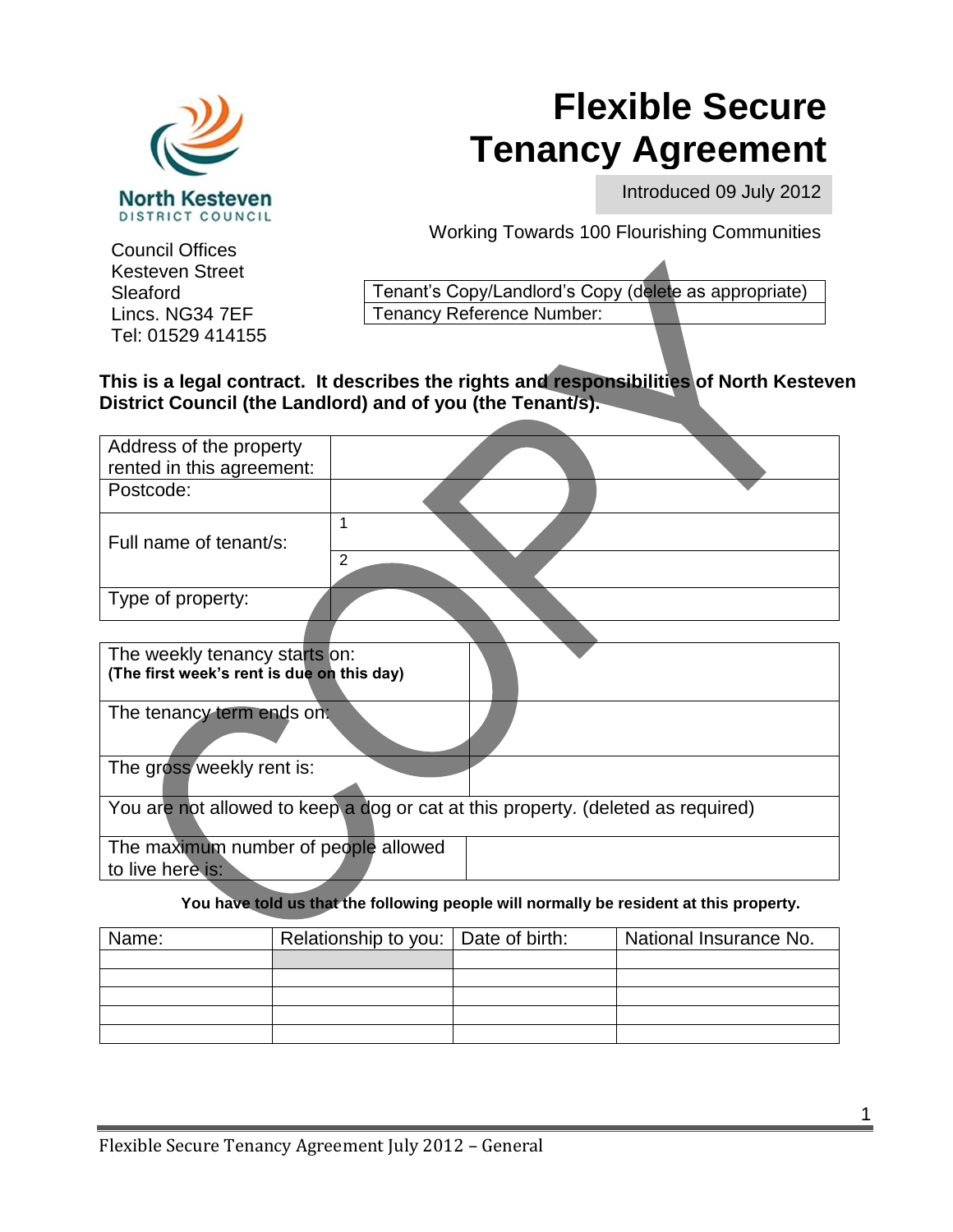### **Contents**

### **Flexible Secure Tenancy Agreement**



**We are committed to ensuring that everyone has fair and equal access to our services regardless of their race, gender, ethnicity, sexual orientation, religion of belief, nationality, age, marital status or disability.**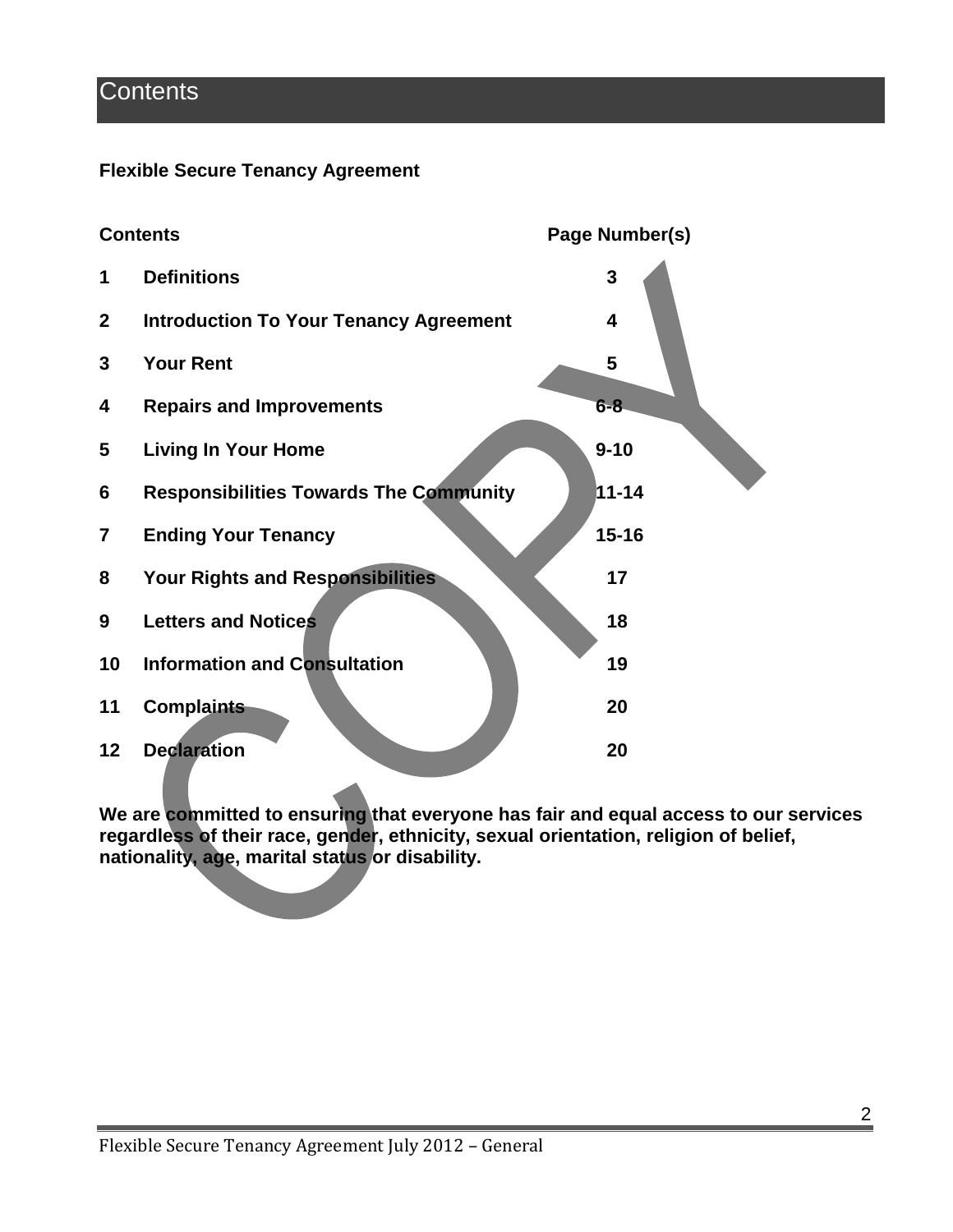## **Section 1 Definitions**

### **1. Definitions of Terms Used In This Agreement**

#### **Agreement in writing**

A letter from us giving you permission to do certain things.

### **Assign**

To legally transfer the whole or part of your tenancy to another person.

#### **Divorce, Nullity of Marriage**

Ways of ending a marriage through court proceedings.

### **Exchange**

To swap your secure tenancy with a tenant of another local authority or a housing association.

#### **Garden**

Any land you rent with the property including lawns, hedges, flower beds, trees, shrubs, outside walls and fences.

### **Home, Property**

The property you live in (shown in this agreement), including any garden and outbuildings

#### **Improvement**

Any alterations or addition to the property intended to improve the property.

### **Injunction**

A court order, which can legally require you to do something, or not to do something.

### **Judicial Separation**

A form of legal separation of partners in a marriage.

### **Lodger**

A person who pays you money to let them live with you in the property, but does not have an exclusive right to any part of the property. They will get sort of service such as cooking and cleaning.

### **Landlord, We, Our, Us, The Council**

North Kesteven District Council and/or the Council's officers and agents.

### **Neighbours**

Your neighbours include everyone living in the locality, including people who own their own homes and housing association tenants.

### **Partner**

A husband, wife or civil partner or someone who lives with you as husband or wife or as if they were a civil partner.

#### **Reasonable Time**

This means between 8am and 7pm when we may contact you.

### **Relative**

Parents, children, grandparents, brothers, sisters, uncles, aunts, nephews, nieces, steprelatives.

### **Shared Areas**

The parts of the building, which all tenants can use. For example, halls, stairways, entrances, landings, shared gardens, lawns and landscaped areas.

#### **Sub-let**

Sub-letting means that someone pays you rent to have exclusive right to part of your home. They will usually do their own cooking and cleaning. You cannot sub-let the whole of your property.

#### **Tenant, You, Your**

The secure tenant or joint tenant(s) or North Kesteven District Council.

#### **Transfer**

A move by an existing North Kesteven District Council tenant from one North Kesteven District Council property to another North Kesteven District Council property.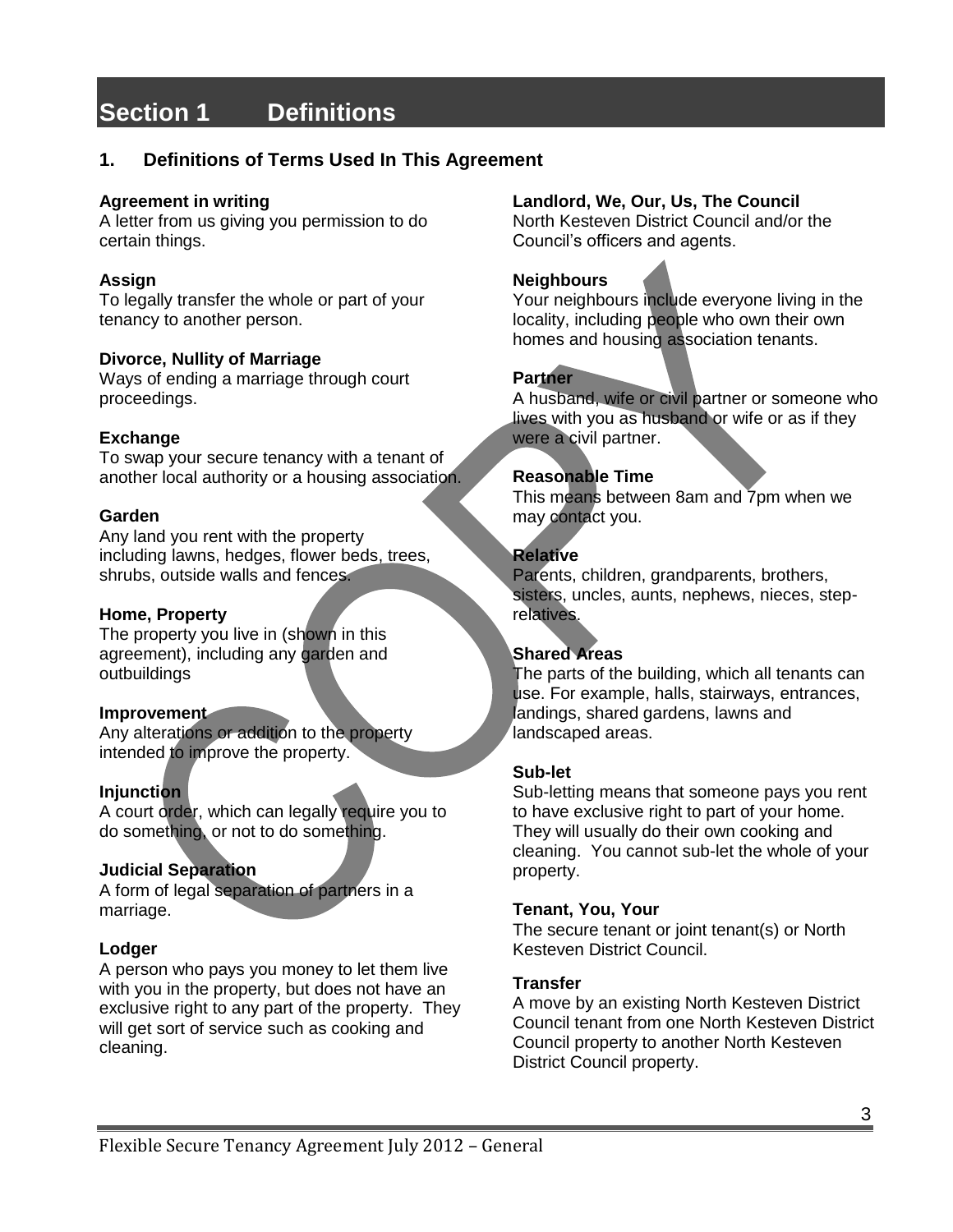### **Section 2 Introduction to Your Tenancy Agreement**

**This agreement is a legal contract. It sets out the rights and responsibilities of North Kesteven District Council (the Landlord) and of you (the Tenant/s). By signing the agreement you agree to accept the terms and conditions.** 

- 2.1 Your tenancy agreement is a set of written rules to which everyone must adhere. Its main aim is to ensure a good relationship between you, the Council and your neighbours. It is the most important document relating to your tenancy. You should read it carefully, and make sure you understand it, before accepting this tenancy.
- 2.2 This agreement makes you a flexible secure tenant provided that you occupy the property as your or only principal home or, where the tenancy is a joint tenancy, at least one of the joint tenants occupies the property as their only or principal home. While this tenancy remains secure we cannot take back your home and end your tenancy, or move you to another home without first getting a Possession Order from the County Court.

**This agreement gives you the right to live in the property for the Term of the Tenancy. We will not interfere with this right unless any of the following apply:**

- 2.2.1 **You break any of the conditions in this agreement. If you do, we will take legal action to force you to meet the conditions, or we will ask the court for permission to evict you.** For example, not paying the rent, causing a nuisance, harassment or damaging the property, use of violence, including domestic violence.
- 2.2.2 **We built or adapted the property for a person with physical disabilities and:** you no longer need that type of property and we need it for someone with physical disabilities.
- 2.2.3 **We need to carry out redevelopment or major repairs to the property which we cannot do unless you move out.** You may have to move out of your home temporarily or permanently to allow substantial emergency repair works, or modernisation, or redevelopment works. You will be offered a suitable alternative home or temporary accommodation, and you will normally be entitled to help with moving and/or compensation payments.
- 2.2.4 **You find another home and stop using the property as your main home.**

### 2.2.5 **There is any other reason under the Housing Act 1985, the Housing Act 1996 or any future law.**

- 2.3 If you have a joint tenancy, each of you will have equal rights over the tenancy and each will be responsible for meeting the obligations of the tenancy, including paying the rent. This means that if one joint tenant does not pay we can take action against all joint tenants.
- 2.4 If you apply for, and are eligible for, support under the Supporting People Scheme we will ask you to agree to a variation of this Tenancy Agreement as a condition of receiving support. We will provide you with full written details of the changes we want to make and the reason for, and effect of, those changes.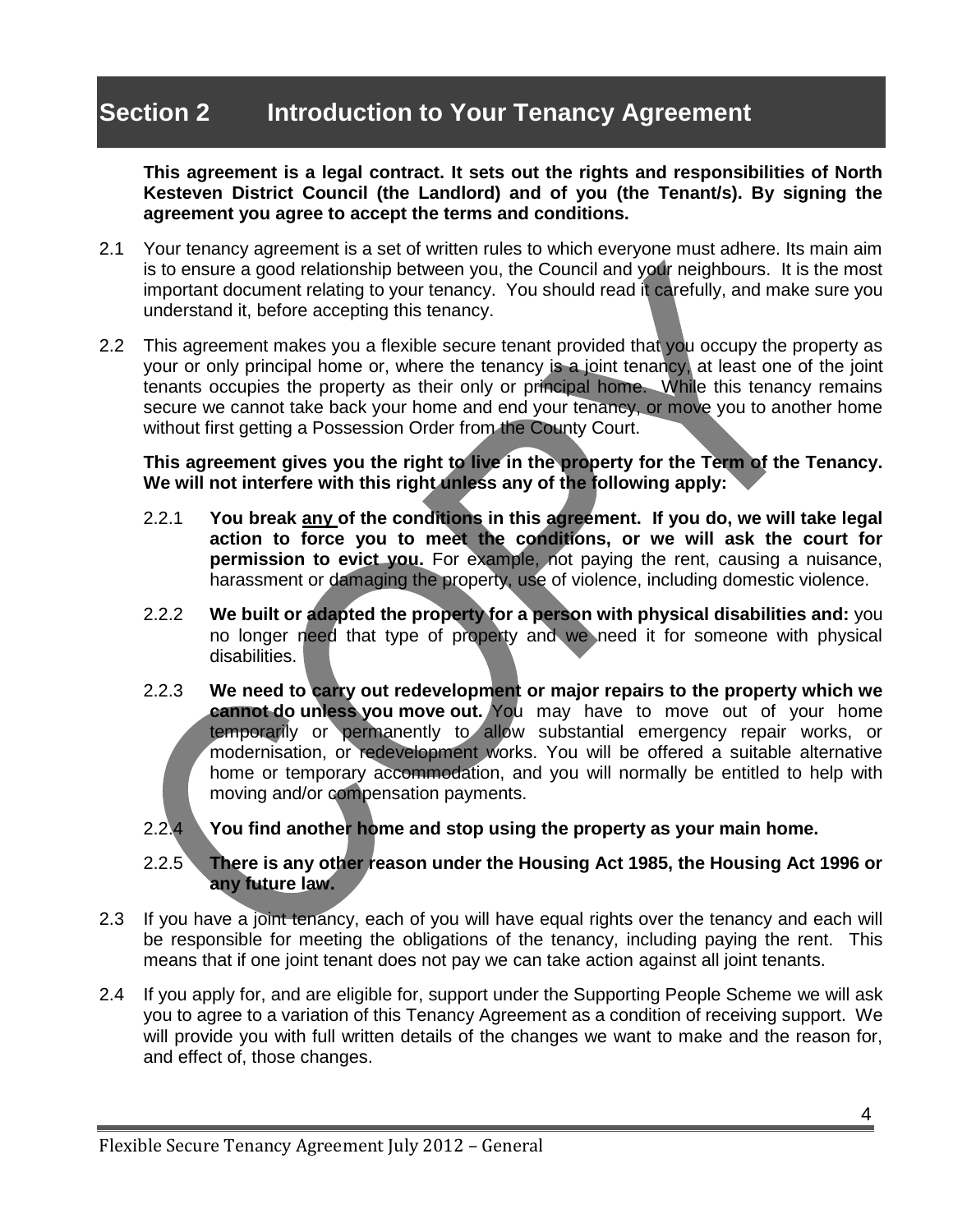### **Section 3 Your Rent**

- 3.1 **You are responsible for ensuring the rent is paid for your home. You may be entitled to Housing Benefit but it is your responsibility to make a claim and to provide any information that the Housing Benefits Section needs to calculate your claim.**
- 3.2 The full rent shown in the agreement is payable and is due on the Monday of each week. If you choose to make payments that are not made weekly on the day they are due, for example monthly or fortnightly payments, these must be made in advance and this includes payments that are made through the bank.
- 3.3 The rental charge on your home is shown on your rent statement. This will be sent to you quarterly. If you are charged an amount for additional services, these will be shown separately.
- 3.4 Your rent only includes charges that are specifically shown on your rent statement. You are responsible for paying other costs yourself. These other costs include, but are not limited to, Gas, Electricity, Water and Sewerage, Oil, Council Tax, Telephone and other service charges.
- 3.5 We insure the building and the permanent fittings. The cost of this is included in the rent. This does not include your contents. You are recommended to insure your belongings.
- 3.6 There are four 'non-collection weeks' during each year. We will confirm these weeks to you each year.
- 3.7 Tenants with rent owing (arrears) must continue to pay during the 'non collection weeks' and will be responsible for ensuing that payment reaches us on time.
- 3.8 If your tenancy starts in a 'non-collection week' we will tell you when you must start to pay rent.
- 3.9 If your tenancy ends during a 'non-collection week' you will not be entitled to any refund of rent you have already paid.
- 3.10 If you do not ensure your rent is paid we can apply to the County Court for a Possession Order to evict you from your home.
- 3.11 All joint tenants are responsible for the rent, and any rent arrears. We will not divide these up unless this is part of a court order – for example, as part of a divorce or separation.
- 3.12 Rents are normally reviewed every 12 months. This usually takes effect on the first Monday in April. We will give you at least four weeks' notice of any change. If you do not wish to pay the changed rent, you can end your tenancy.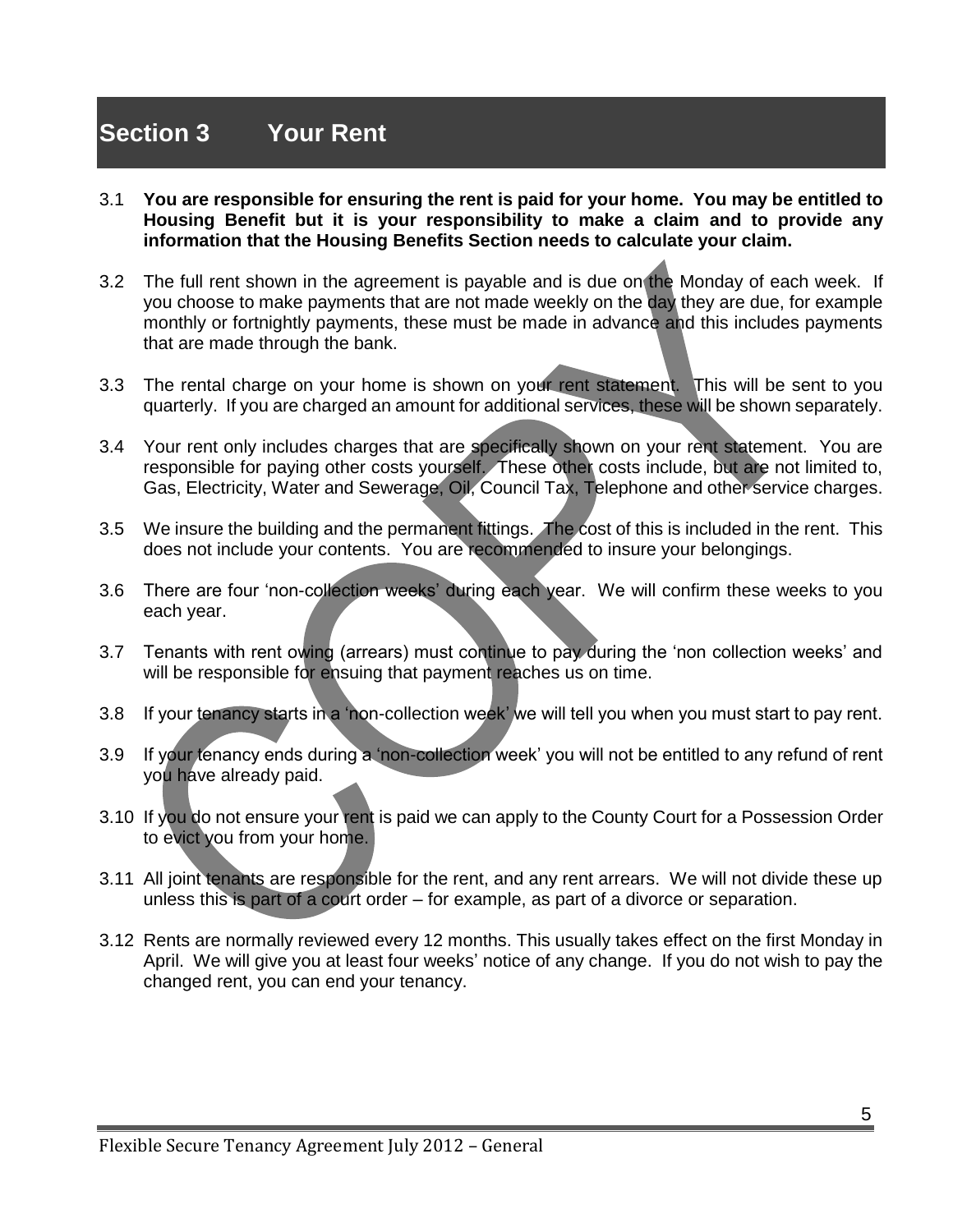## **Section 4 Repairs and Improvements**

### **Council's Responsibilities**

- 4.1 We must keep your home in good condition and external decoration. We are responsible for maintaining the structure and exterior of the property in good repair. This includes the following:
	- 4.1.1 Outside your home:
		- The roof, foundations, outside walls, outside doors;
		- Drains, gutters and external pipes;
		- External doors, external door frames, window sills, window catches, sash cords, glazing putties, window frames – including necessary painting and decoration;
		- Pathways, steps leading to entrances to the building;
		- Chimneys and chimney stacks (but not including sweeping);
		- Boundary fencing (if installed by us);
		- Installations for rubbish disposal; and
		- Sheds rented from the Council. Sheds will only be replaced at the discretion of the Council.
- 4.1.2 Inside your home:
	- The plumbing system, including pipe-work, tanks, stopcocks, taps, cisterns and toilets, basins and baths;
	- Skirting boards, doors and door-frames, hinges, locks, door jambs, thresholds, letter boxes, and door handles;
	- Floors (but not floor coverings), internal walls and ceilings (but not including painting and decoration);
	- Council installed kitchen fittings;
	- Heating equipment and water heating equipment (for example, boilers, radiators and storage heaters);
	- Fireplaces and fitted fires;
	- Electrical wiring, plug sockets, light fittings and switches but NOT, except as stated above, fittings and appliances for making use of such supplies. (Cookers in Group Dwelling Schemes, and light bulbs in common parts are the Council's responsibility);
	- Gas pipe-work
- 4.1.3 Communal parts of blocks of flats or houses such as the following:
	- Corridors, common stairways, halls and entrances (including necessary painting and decoration), entry-phones, and stairways lighting;
	- Communal areas and open spaces owned by the Council as landlord; and
	- Other facilities which may be provided for the convenience of tenants, such as play areas, laundries and drying areas.
- 4.2 We will paint the outside of your home at regular intervals.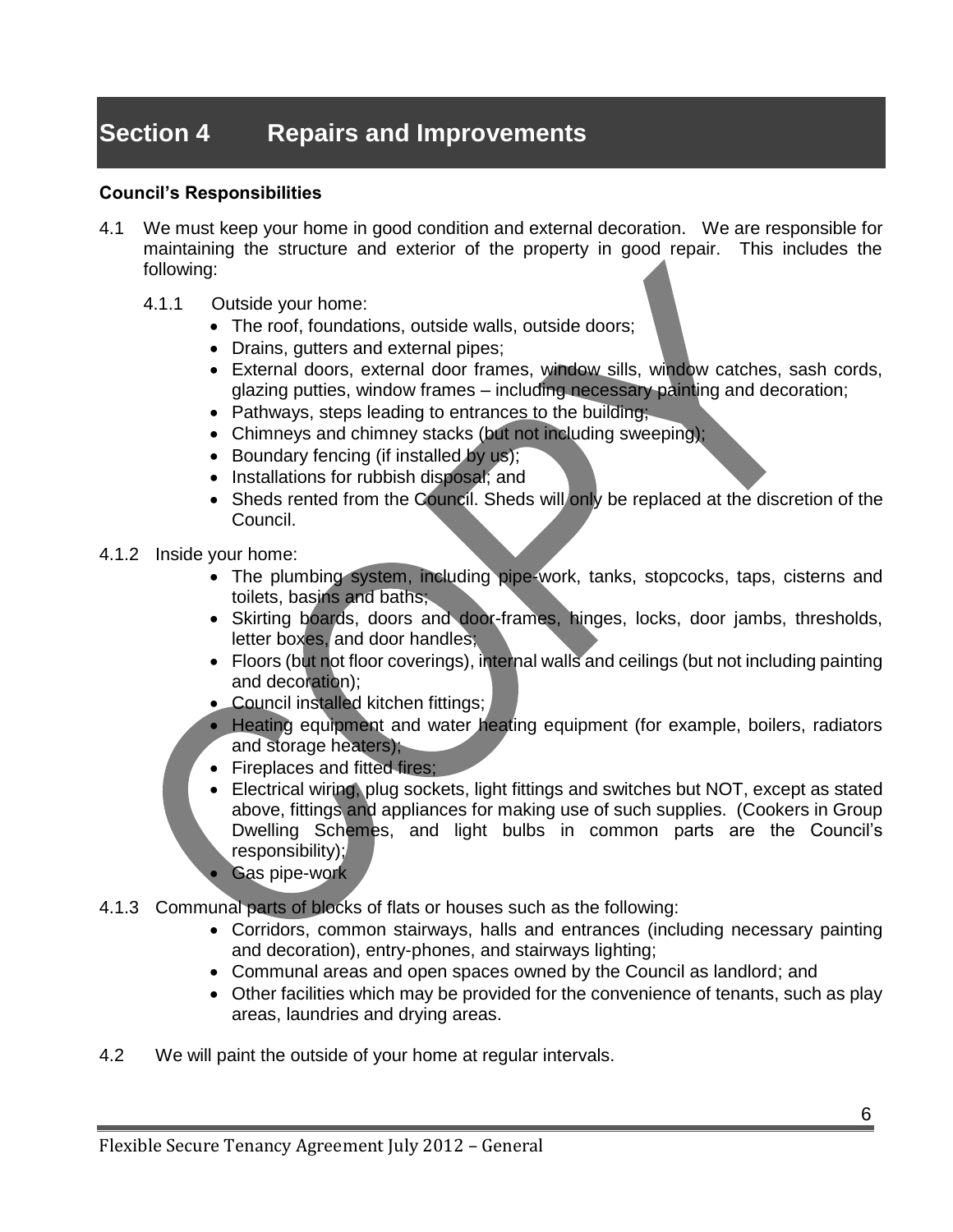- 4.3 We will clean out gutters, at the Council's discretion.
- 4.4 We will do repairs in a reasonable time.
- 4.5 We will give you or send you written confirmation of your request for a repair
- 4.6 We will clear up after a repair. We will leave the decoration as close as possible to how it was before the work was done.

### **Tenants' Rights**

- 4.7 The following rights apply if you continue to be a secure tenant.
- 4.7.1 You have the right to get repairs done on time.

- 4.9 You must report any faults or damage affecting the property as soon as reasonably practical. Details of how to report repairs are given in your Tenants' Handbook. You must tell the Council as soon as reasonably practicable if someone (for example, Anglian Water) wants to dig up the garden or land around the Property. Except in the case of an emergency, you must not give agreement to this without having first obtained the Council's agreement in writing.
- 4.10 You must pay for the repair or replacement of any items of Council property which you, your family or visitors have damaged – if that damage was caused either deliberately or by neglect, for example smashed windows, or broken doors, or damage caused by not reporting a leaking pipe. The cost may be changed on top of your rent.
- 4.11 You must allow Council workers, or people sent by the Council, into your home to inspect and carry out repairs and improvements, at reasonable times, after receiving written notice from us, or verbal notice in the case of emergencies. You agree that we may break into the property in case of emergency. In emergencies we will need access immediately. If you do not let us in, you could be putting yourselves and your neighbours at risk. In these circumstances we can take legal action to enter your home. You may have to pay the costs and you may be prosecuted for obstruction.
- 4.12 We have a legal duty to maintain or service some equipment in your home, for example under the Gas Safety Regulations. You must allow Council workers, or people sent by the Council, into your home to carry out this work, at reasonable times after receiving written notice from us, or verbal notice in the case of emergencies, when we will need access immediately. If you do not let us in you could be putting yourselves and your neighbours at risk. In these circumstances we can take legal action to enter your home. You may have to pay the costs and you may be prosecuted for obstruction. The person who calls at your home will show you their official identification.
- 4.13 You are responsible for decorating inside your home and keeping it clean.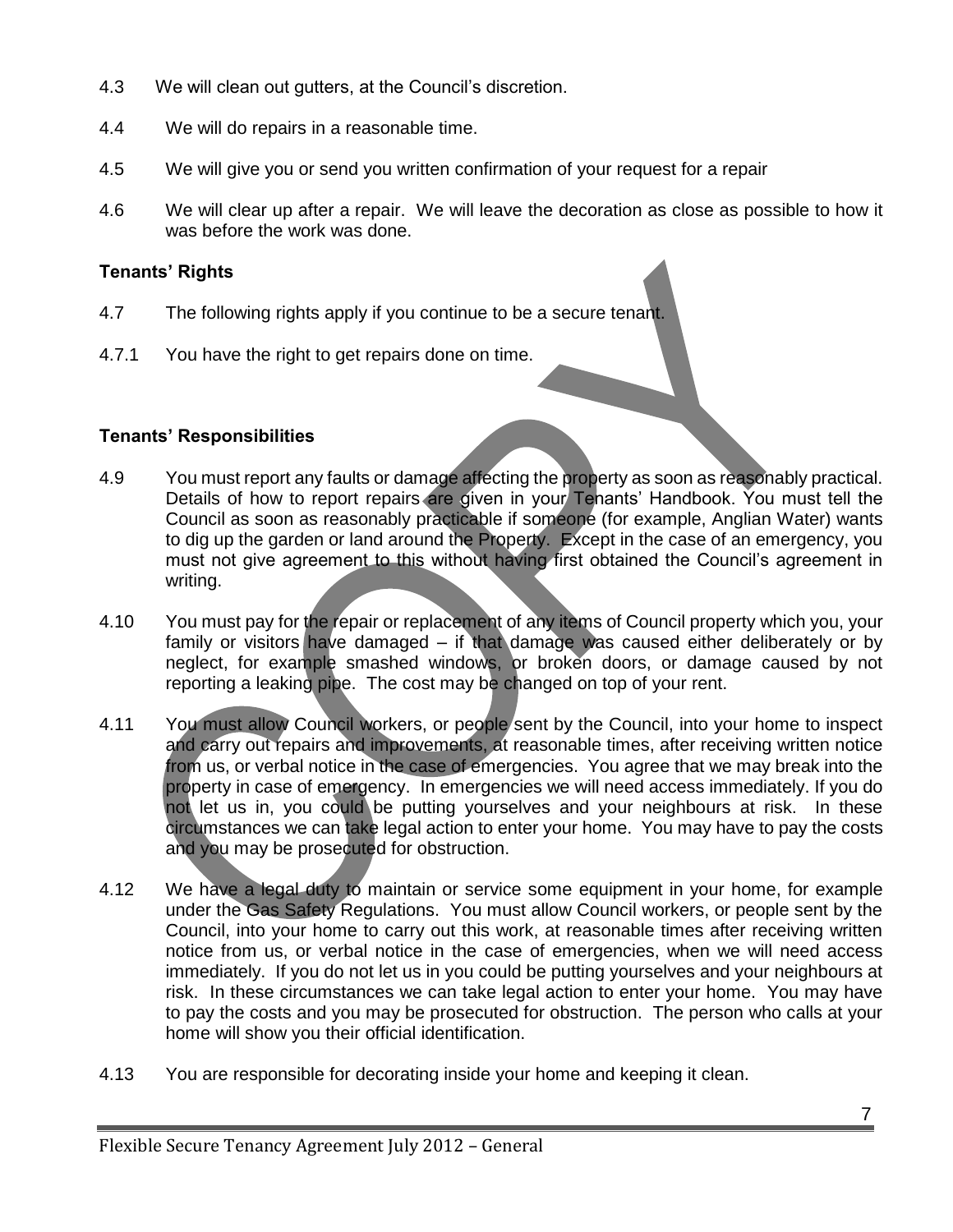- 4.14 You are responsible for repairing and maintaining your own equipment such as cookers or washing machines and any improvement you have put in yourself (unless you have an agreement for us to repair and maintain it).
- 4.15 You must obtain agreement in writing from the Council before making any alterations or improvements to the property and its fixtures or fittings, e.g. removing walls, bathroom fittings, specialist adaptations. If you make any improvements you will not be entitled to statutory compensation for those improvements. If you make an improvement you can ask us to repair and maintain it for you. If we agree to do this, we may increase your rent to cover the extra costs of repair and maintenance. Ask us for more information.
- 4.16 If you make an improvement or alterations to your home (including decorations to the outside) without our agreement in writing we may ask you to return the property to how it was before. If you don't do this work, we will do the work and you must pay for it.
- 4.17 You must not put structures such as sheds, garages, pigeon lofts, fish-ponds, aerials or satellite dishes anywhere on your property without our agreement in writing. We will not withhold our agreement unreasonably, but we may set certain conditions.
- 4.18 When we give our agreement for you to make an improvement or alterations to your home we may make certain conditions. These conditions will be reasonable. You must comply with any conditions, which we impose.

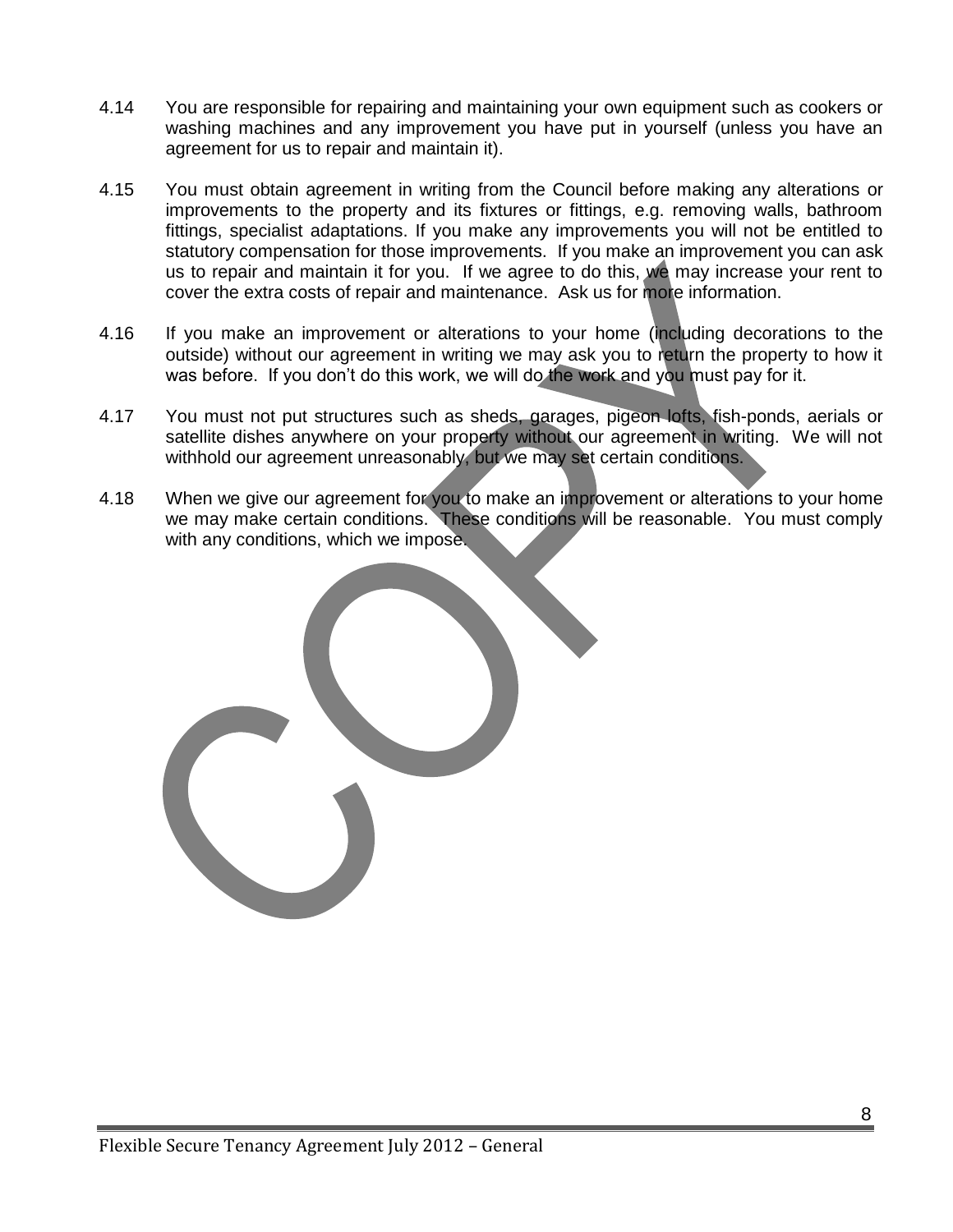### **Section 5 Living in Your Home**

### **Tenants' Rights**

- 5.1 You have the right to take in lodgers if this does not cause overcrowding. However, it is advisable for you to let us know first. You must inform the Council Tax and Housing Benefits departments, if applicable, of anyone moving into, or leaving your home.
- 5.2 You have the right to sub-let part of your home but, you must get our agreement in writing first. You do not have the right to sub-let the whole of your property. If you do sub-let all of it, your tenancy will no longer be secure. You are advised to contact the Housing Benefit department for advice.
- 5.3 When a tenant dies, there is a statutory right of succession for joint tenants and spouses and civil partners providing that there has been no previous succession. The Council will also allow a contractual right of succession for the tenant's parent, grandparent, child, grandchild, brother, sister, uncle, aunt, nephew or niece providing they have lived as a member of the tenant's household for the twelve months preceding the tenant's death and providing also that there has been no previous succession. The rules for succession are complicated; if you are unsure of your rights you should ask for more detailed advice.

- 5.4 You must occupy the property as your principal or only home. If you expect to be absent for over two months, you must inform us and ensure the rent is paid.
- 5.5 You must not assign, sub-let or exchange your home, or any part of it without agreement in writing.
	- 5.5.1 If you write to us asking for our agreement to sub-let part of your home, we will:
		- Not unreasonably refuse your request;
		- Write and give you reasons for our decision; and
		- Explain that if you feel we have unreasonably refused your request you can appeal to the County Court.
	- 5.5.2 Other than a mutual exchange, we will only agree to an assignment of your tenancy if a Court grants an order relating to your home in the case of:
		- Divorce or relationship breakdown;
		- Nullity of marriage;
		- Judicial separation; or
		- If the Court makes an order relating to your home under schedule 1 paragraph 1 of the Children Act 1989, or any other future legislation that allows assignments.
- 5.6 You must not have more people living in your home than the maximum number allowed. The maximum number of people allowed to live in your home is shown on your tenancy agreement. If the overcrowding is as a result of the increase in the size of your family living with you, you should apply to us for a house transfer. We will try to get you a larger house. In this circumstance only, we will not treat you as being in breach of this condition. However,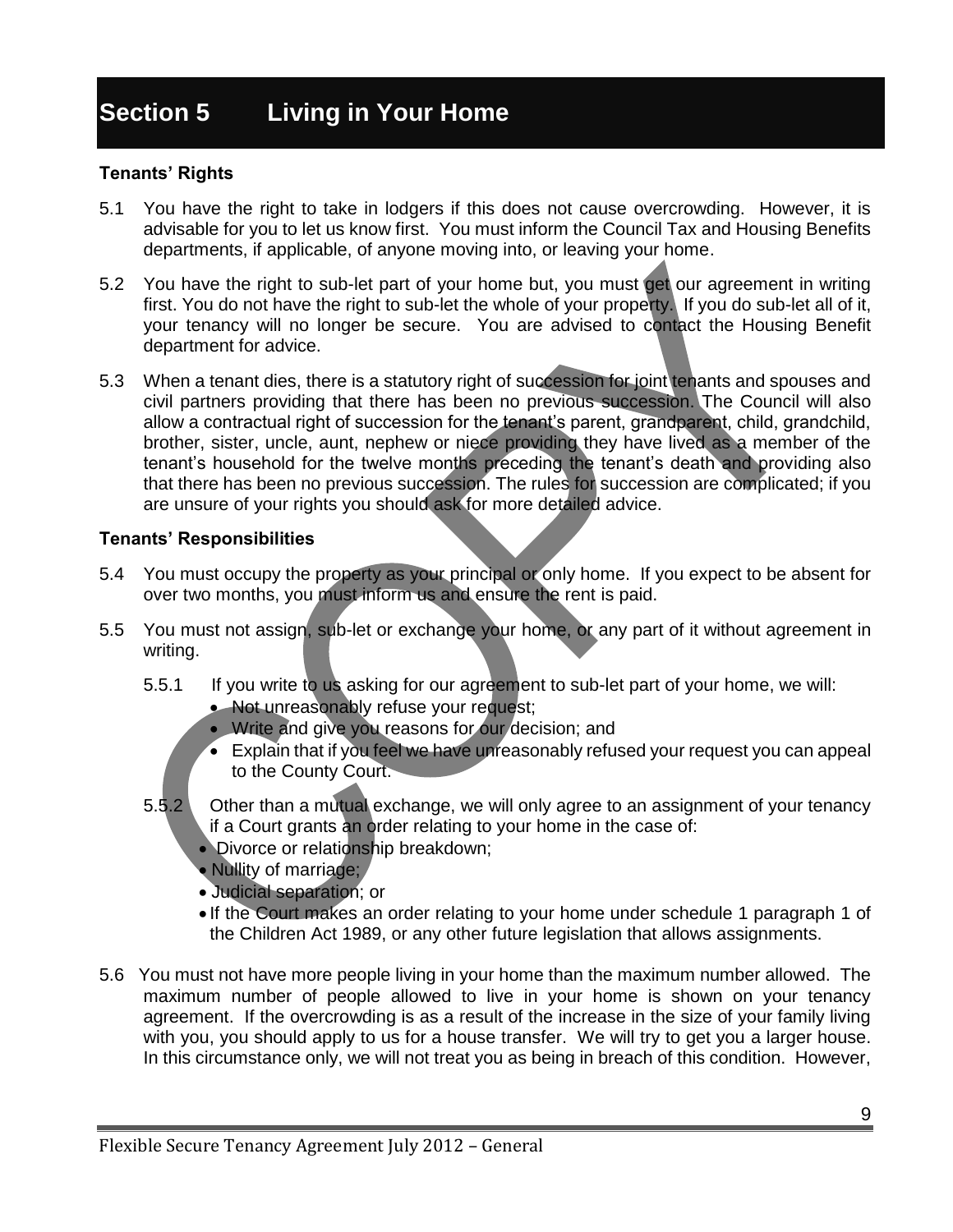if we offer you suitable alternative accommodation you must agree to take it unless there are good reasons for not taking it.

5.7 You must keep the inside of your home, and the whole of any garage or shed (if provided) in a reasonable decorative order, clean and free from health hazards and in a safe and reasonable condition. You are responsible for, and must remove, any deteriorating structure belonging to you (such as a garden shed or garage) from the property.

### **Council's Rights**

5.8 There are special circumstances when we have the legal right to take possession of your home:

### **Each case will be looked at sympathetically and any special circumstances will be taken into account.**

- 5.8.1 We can move you if the property has special adaptations for (or is suitable for) a disabled or elderly person and there is no elderly or disabled person living there. But, we only do this in very exceptional cases – if the property is needed by another elderly or disabled person who has nowhere suitable to live. Even if it does happen, you will be offered another suitable home before you have to move out.
- 5.8.2 If you die, and the tenancy passes to a relative other than your husband or wife, and the home is larger than they need, we may offer them a more suitable home. If they refuse a reasonable offer we may take action through the Court to gain possession of the property.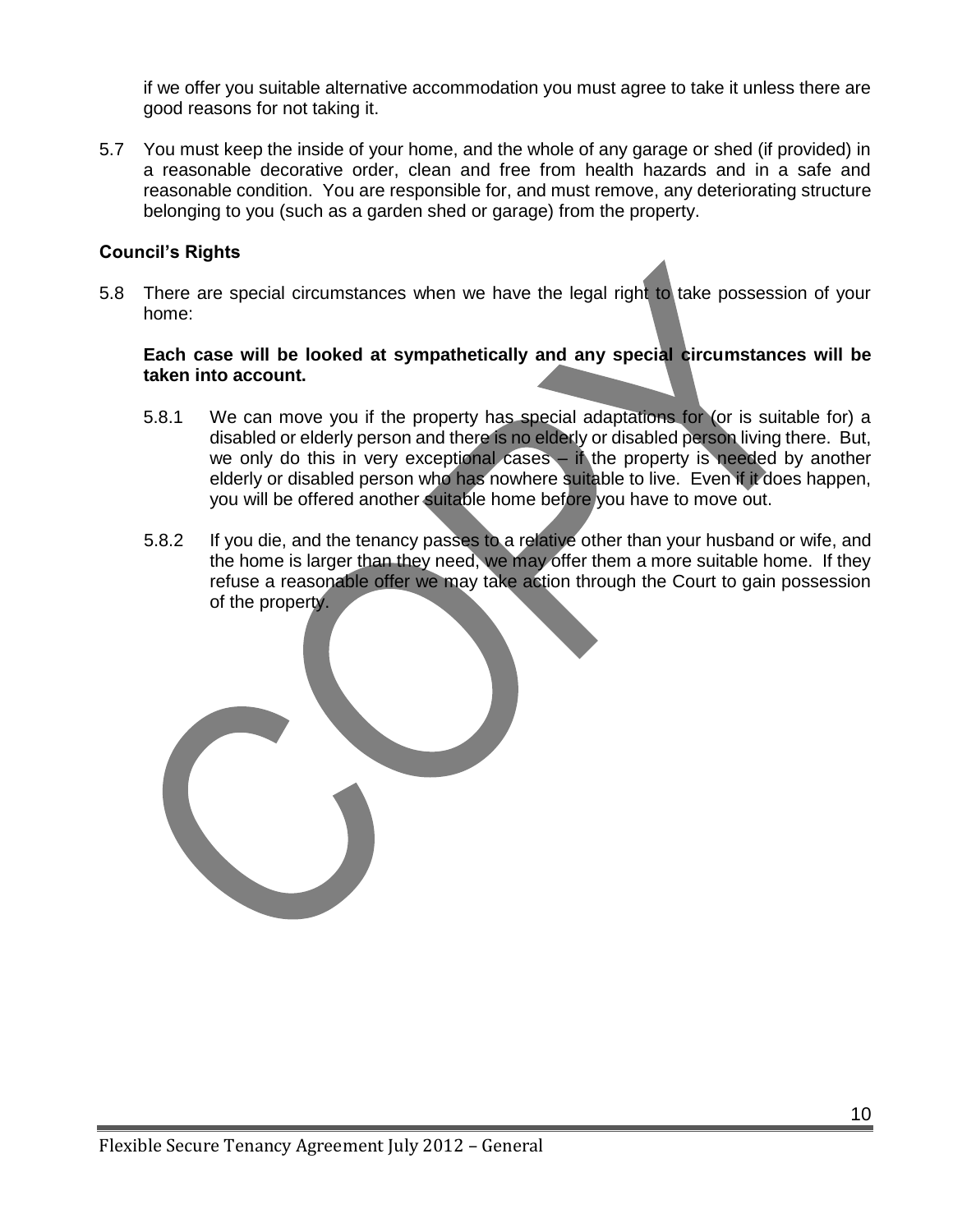### **Section 6 Responsibilities Towards the Community**

- 6.1 You are responsible for the behaviour of every person (including children) living in or visiting your home. You are responsible for them in your home, on surrounding land, in communal areas (stairs, landings, entrance halls, paving, shared gardens, parking areas) and in the neighbourhood and locality around your home.
- 6.2 You, and they, must not cause a nuisance, annoyance or disturbance to any other person in the locality. Examples of nuisance, annoyance or disturbance include (but are not limited to):
	- Loud noises (at any time of the day or night) this includes, but is not limited to, music, TV and DIY tools;
	- Arguing and door slamming;
	- Dog barking and fouling;
	- Offensive drunkenness:
	- Selling drugs or drug abuse;
	- Rubbish dumping; and
	- Playing ball games inconsiderately close to someone else's home.
- 6.3 You, and they, must not harass any other person. Harassment includes any action that causes alarm or distress to another person for whatever reason. This includes that person's race, colour or ethnic origin, nationality, gender, sexuality, disability, age, religion or other belief or other status. Examples of harassment include, but are not limited to:
	- Offensive behaviour or language;
	- Using or threatening to use violence;
	- Using abusive or insulting words or behaviour;
	- Damaging or threatening to damage other persons' home or possessions;
	- Writing threatening, abusive or insulting graffiti;
	- Doing anything that interferes with the peace, comfort or convenience of other people;
	- Doing anything which interferes with the lawful duties and actions of Council staff.
- 6.4 You, and they, and anyone acting on your, or their behalf, must not subject any Council employees, agents or representatives or the Council to any physical or verbal abuse in the course of carrying out the landlord's responsibilities. This includes acts which are likely to injure, intimidate, cause alarm or distress either in your home, on surrounding land, in communal areas (stairs, landings, entrance halls, paving, shared gardens, parking areas) in the neighbourhood and locality around your home or in any other Council property or Council building. This clause applies to all adults, as well as to children under 18 years.
- 6.5 You, and they, must not use your home or any shared area for any illegal or immoral activity. This includes, but is not limited to the following; selling drugs, alcohol or cigarettes, using or permitting the use of Controlled Drugs (as defined by the Misuse of Drugs Act 1971), handling stolen goods, prostitution, running a brothel, illegal betting and illegal gambling.
- 6.6 You, and they, must not bring into the property or store in the property any type of firearm or firearm ammunition unless you have a permit and are complying with the terms of that permit.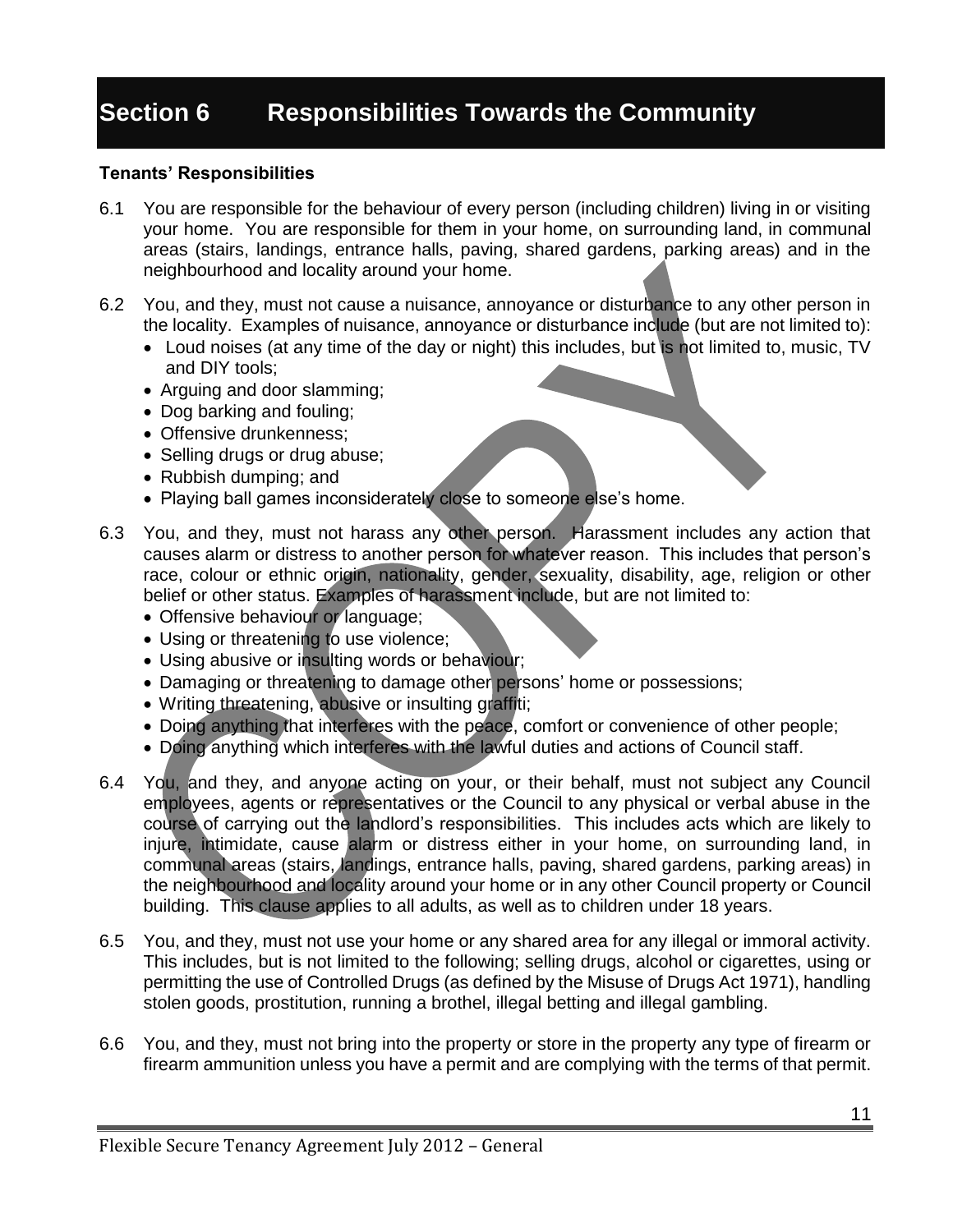In addition, you, and they, must not use any air rifle, pistol, crossbow or other similar weapon within the property, (including the garden) or in the vicinity of the property.

- 6.7 You, and they, must not damage, deface, or put graffiti on Council property. You will have to pay for any repair or replacement. The costs may be charged on top of your rent.
- 6.8 You, and they, must not interfere with security and safety equipment in communal blocks doors must not be jammed open and strangers should not be let in without identification.
- 6.9 You must not inflict or threaten violence, including domestic violence, against any other person (they could be living with you or in another Council home). You must not harass or use mental, emotional or sexual abuse to make anyone who lives with you leave the home.

### 6.10 **Pets**

- 6.10.1 Some of the properties are unsuitable for keeping dogs and cats so you must not keep a dog or cat in these properties. If this applies to your home this will be indicated on the front of this Tenancy Agreement. Guide dogs and hearing dogs are excluded from the "No Dogs" clause.
- 6.10.2 In all other properties, our permission is not needed for keeping a reasonable number of fish, small rodents, reptiles, birds or similar, provided that they are kept safely and do not cause a nuisance to neighbours. You must first get our written permission before keeping any other pets or creatures and you will be asked to complete a Pet Agreement Form and you must comply with the RSPCA Footprint Standard, a copy of which is available on request.
- 6.10.3 No dangerous dogs are permitted to be kept in the Property. These are dogs which are recorded on the Dangerous Dogs Act 1991, as amended by Dangerous Dogs Amendment Act 1997, or by any future legislation. For example: Pit Bull Terriers, Japanese Tosa, Dogo Argentio, Dogo Brasileiro.
- 6.10.4 If you keep a dog, you must ensure that your garden is properly fenced and kept clean.
- 6.10.5 You must not mistreat or neglect any animal kept at the Property. You must not carry out any breeding activity at the Property.
- 6.10.6 You must not keep wild animals in the property without our consent, as defined in the Dangerous Wild Animals Act 1976 as amended in 1984, for example lizards and snakes.
- 6.11 You must co-operate with us and your neighbours to keep any communal areas, such as corridors, stairways and entrances, clean, tidy and clear of obstruction.
- 6.12 You must not run a business from your home without our agreement in writing. We will not normally refuse permission unless the business would cause a nuisance or might damage the property. Planning Permission may also be required.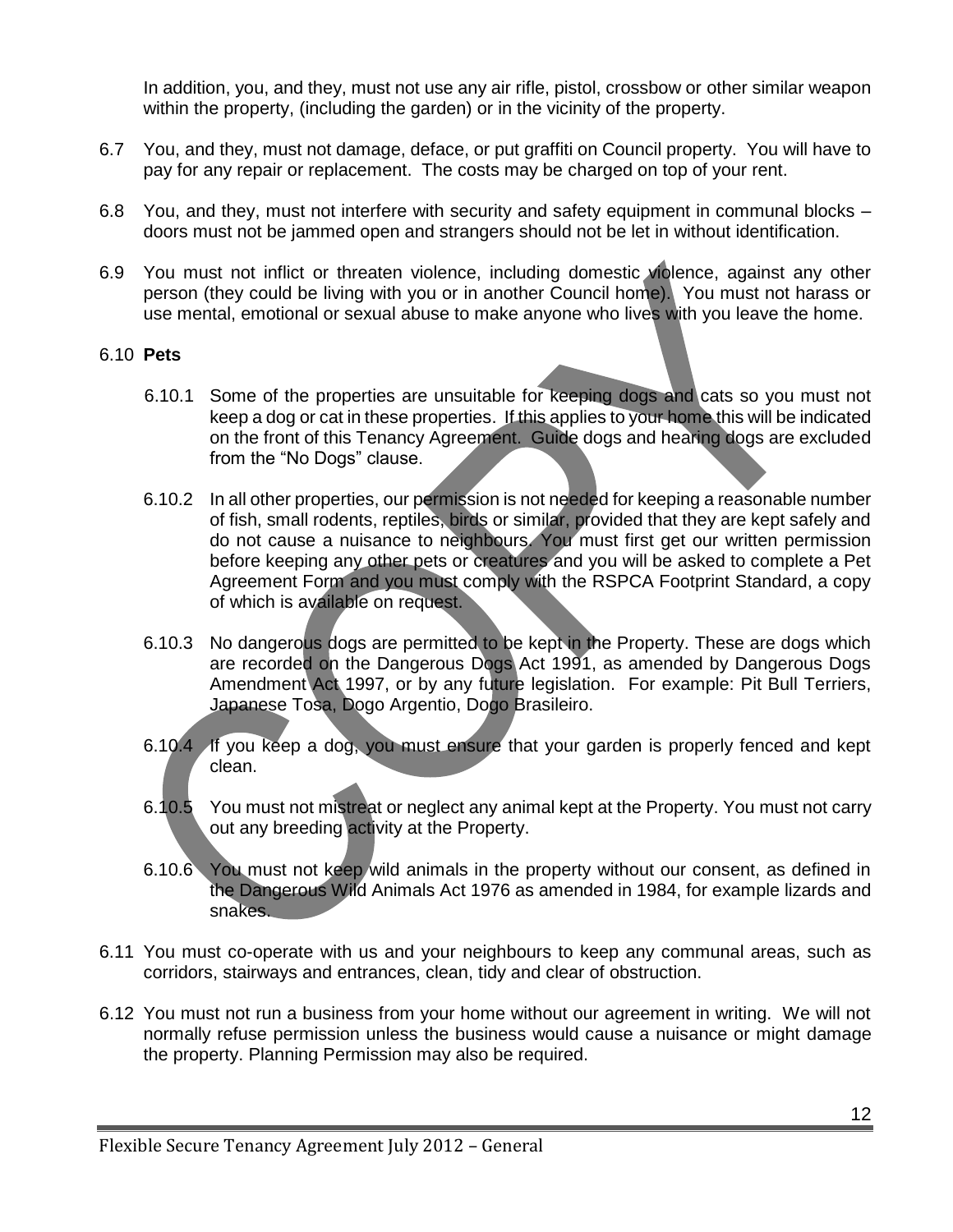- 6.13 You must not park a vehicle anywhere on your property without our consent except on a "hardstanding" (a driveway or paved area intended for parking). You and your visitors must not park anywhere that would obstruct emergency services, or cause a nuisance, or on grass verges or footpaths. You must not store a vehicle anywhere on your property without our prior consent.
- 6.14 You must not drive over or allow anyone else to drive over any open plan or grassed area to gain access to the property and you must not take a vehicle onto the property unless a proper crossover has been provided and approved by the highways authority.
- 6.15 You must not repair a motor vehicle on the property, common parts, communal areas or land around the property, except for the routine maintenance of a motor vehicle regularly used by you or other resident of the property.
- 6.16 You must not park, or allow to be parked, an uninsured, illegal, untaxed or un-roadworthy vehicle on any land around your home, without our agreement in writing. This also includes vehicles for which you have made a SORN (Statutory Off-Road Notification). We will not unreasonably withhold our permission.
- 6.17 You must not park any caravans, boats or trailers, or any similar vehicle, on the land around your home unless you have previously obtained our agreement in writing.
- 6.18 You must keep your garden tidy by cutting the lawn, trimming the hedges and shrubs, and keeping the garden clear of rubbish, and you must carry out any trimming works to trees that we reasonably request. If the garden is overgrown – and there is no good reason why you can't clear it –we can clear it and charge you for the work. Reduced rates are available for a grass cutting service if the Council accepts that you are vulnerable by reason of age, health or disability. You must obtain permission in writing before planting any trees or hedges, including Lleylandi. We will not unreasonably withhold permission but may set some conditions.
- 6.19 You must not keep or use bottled gas, paraffin, petrol or any other dangerous material in your home, shed, garage or in communal areas unless it is stored and used safely to avoid the risk of leaks, fire or explosion. If you need to use and store oxygen cylinders because of a medical conditions, you must inform the Council and agree suitable storage arrangements. If you do not keep such material safely we can enter the property and remove it. You must pay for the costs of removal and any costs of disposal on demand.
- 6.20 We are responsible for the maintenance of any smoke detectors or carbon monoxide detectors that we have provided and are wired to the mains. You are responsible for cleaning these, regular testing and replacing batteries if needed. You are responsible for the maintenance of any additional detectors that have not been supplied and fitted by us.
- 6.21 If your home has solid floors or floor tiles and you damage these by fitting carpet grippers we will charge you when you leave.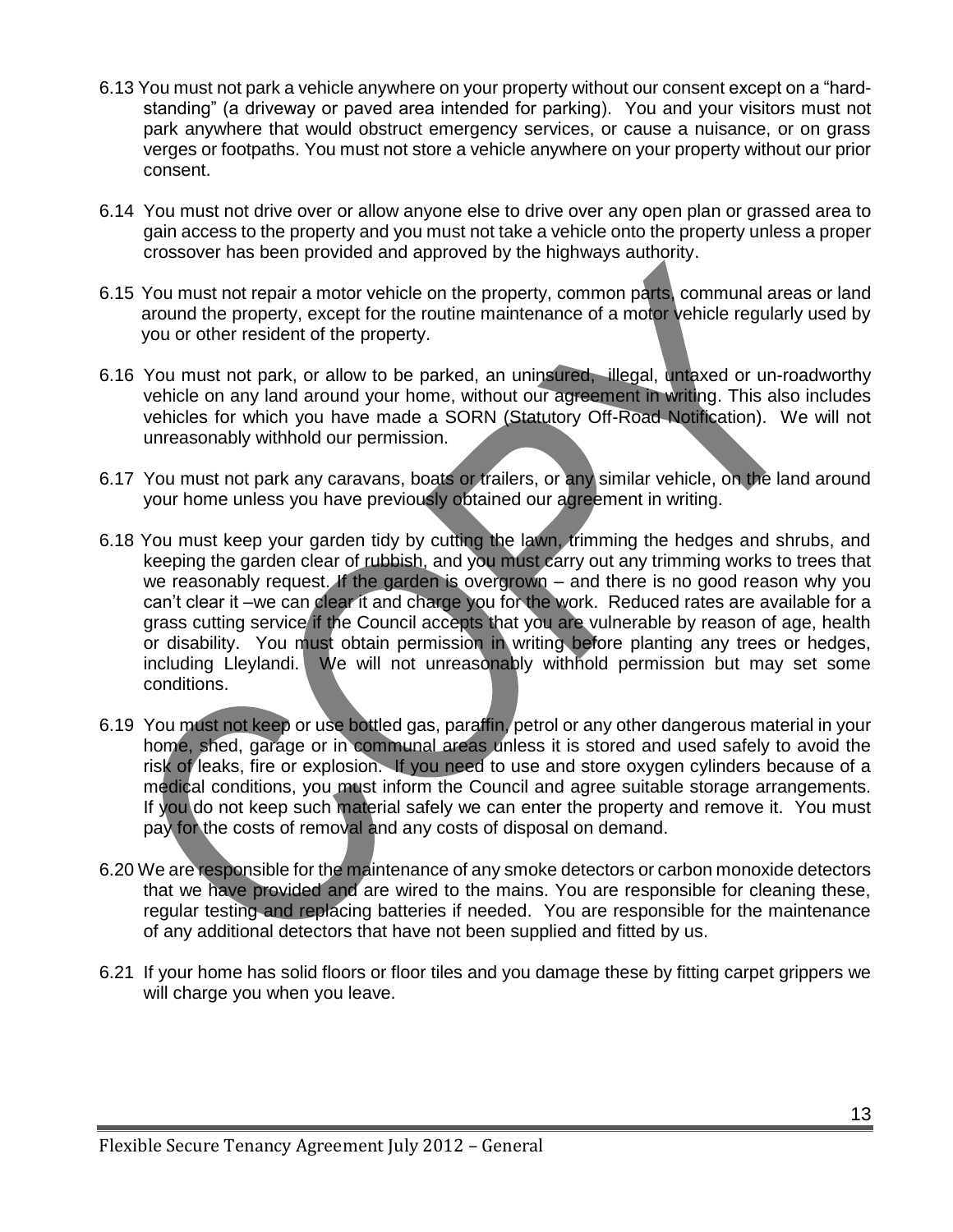### **Council's Responsibilities**

- 6.23 We must give you help and advice if you report nuisance or harassment. We will look into your complaint and decide what action to take.
- 6.24 We must do everything possible to ensure that you retain the quiet enjoyment of your property, by enforcing these tenancy conditions.
- 6.25 We will answer any request that you make for our agreement within a reasonable time, and if we refuse your request we will set out our reasons for doing so.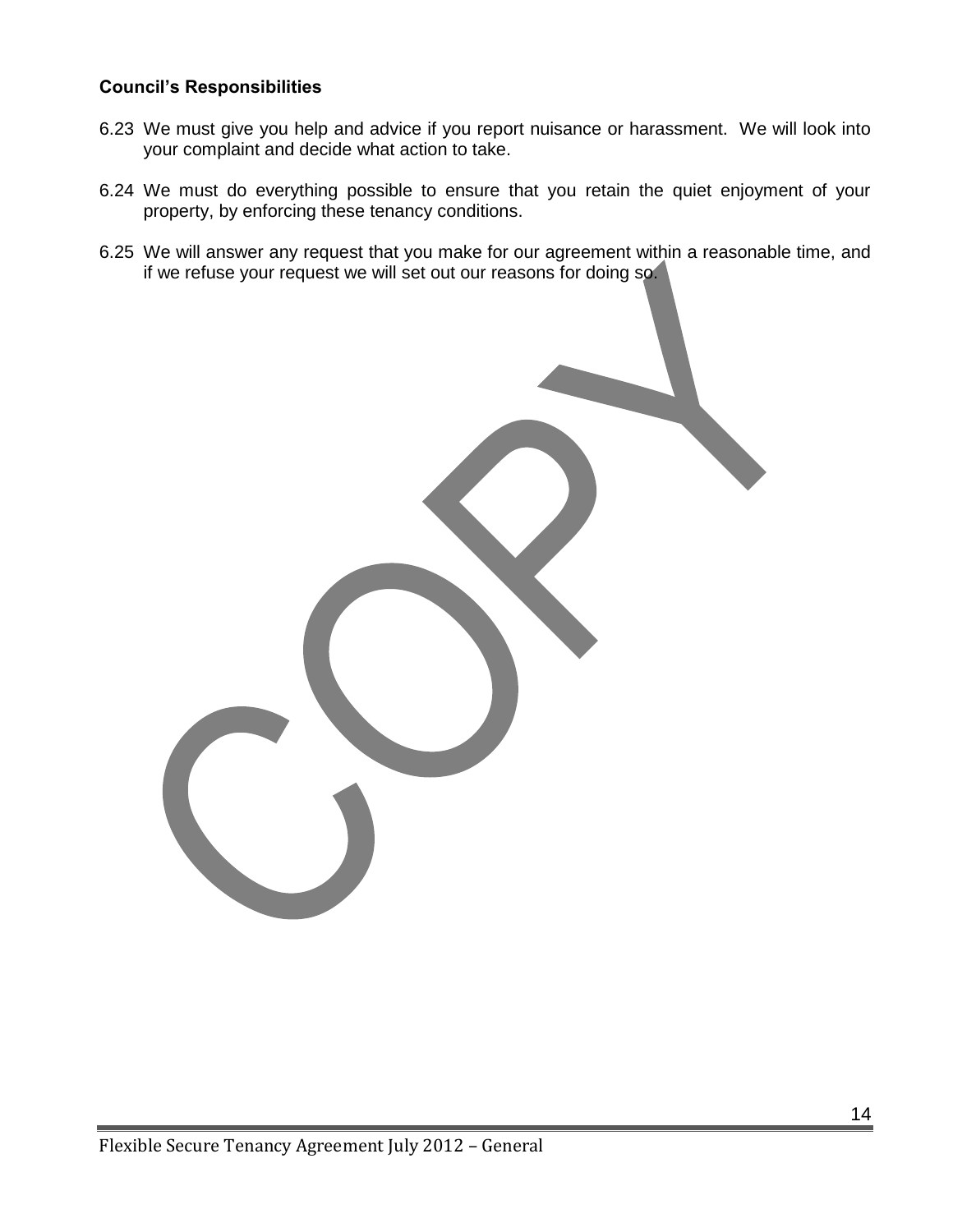# **Section 7 Ending your Tenancy**

- 7.1 If you wish to end your tenancy and leave your home, you can ask the Council to accept four weeks written notice (If you are joint tenants, one joint tenant can end the tenancy for all joint tenants). The Council is not obliged to agree to you bringing your tenancy to an end. Examples of when the Council may not agree include, but are not limited to, where you have rent arrears, where you have caused damage to the property, where you have breached the terms of your tenancy agreement or any other circumstances in which the Council does not consider it is reasonable to accept notice. The four week notice period must end on a Sunday. You do not have to use an official form, but a letter must contain:
	- Your name:
	- Your address:
	- Your signature, which must be dated;
	- The name, address and signature of a witness, who must also date their signature (the witness cannot be a relative);
	- The date you want the tenancy to end; and
	- The address you will be moving to.
- 7.2 You must leave the property clean, cleared, secure and ready for the next tenant. You must leave all electric fires, alarms and personal alarm pendants that are provided by the Council in the property where you vacate. If you fail to do this we may charge you when you leave. The costs that we charge will be reasonable.
- 7.3 You must not leave any of your belongings behind we can dispose of them after we have given you written notice, or if after taking reasonable steps to do so, we cannot find you. You may be charged the costs of disposal.
- 7.4 You must pay for the repair or replacement of any items if the damage had been caused deliberately (or by neglect) by you, your family, or your visitors.
- 7.5 You must pay your rent up to date before you leave your home.
- 7.6 You must return all your keys to the Housing Office by noon on the Monday your tenancy ends. We will charge you any costs that we have to pay out as a result of you failing to return your keys. The costs that we charge you will be reasonable.
- 7.7 You must leave us a forwarding address, and inform us of the names of the utilities companies who supply your home.
- 7.8 You must not leave anybody else living in your home when you move out, unless we have agreed in writing to assignment or exchange of your tenancy.
- 7.9 The following circumstances may prevent you from being offered another Council home in the future:
	- You have been evicted;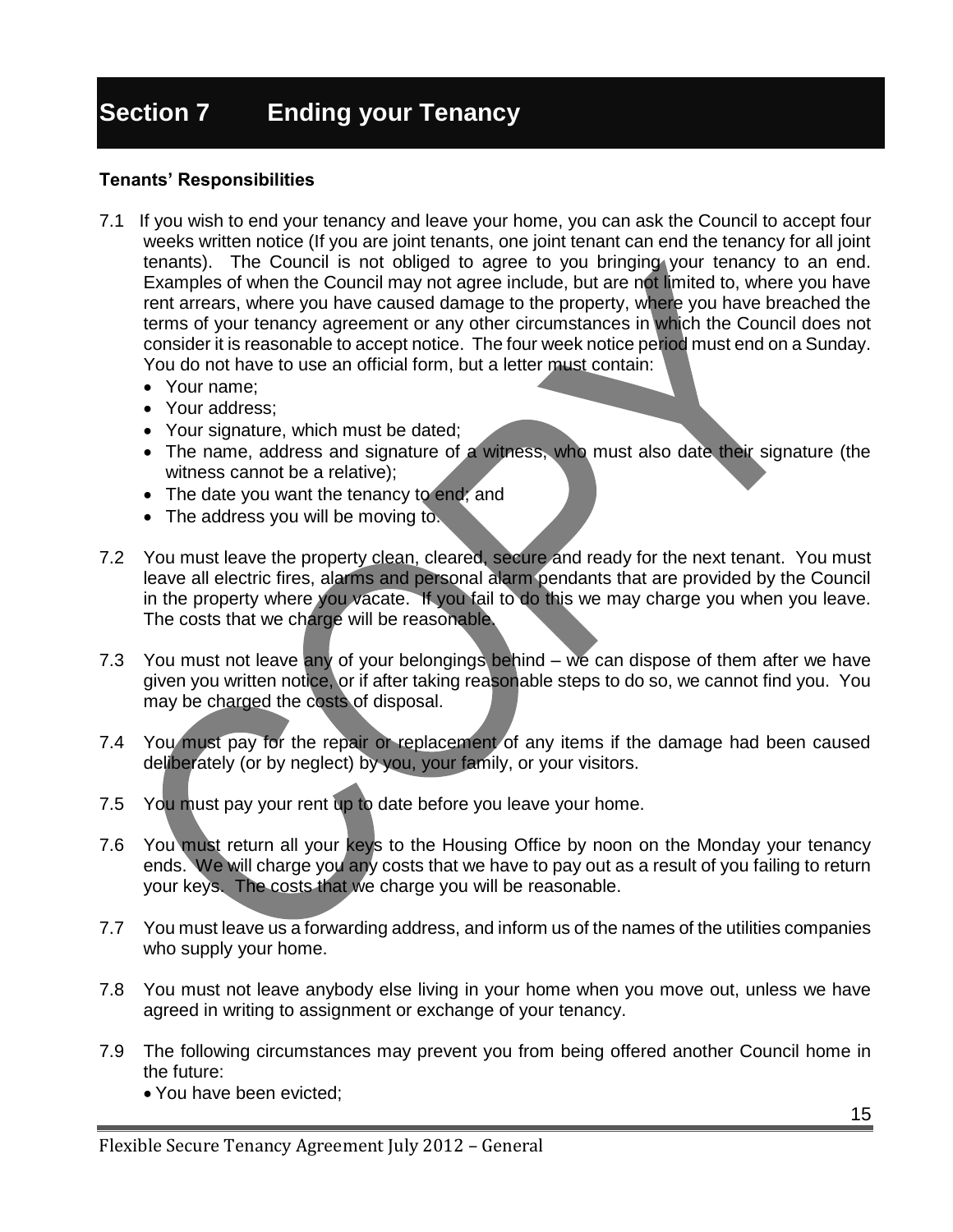- You have abandoned your home;
- You still owe rent or a housing related debt;
- You left the home in poor condition and have not paid for repair or replacement; or
- You have caused a nuisance to your neighbours.

### **Council's Responsibilities**

- 7.11 During the fixed term of your tenancy, if we wish to end your tenancy we must give you a minimum of four weeks' written notice and obtain an Order from the County Court. We can only evict you for certain reasons
- 7.12 At the end of the fixed term of your tenancy we have three options. We can:
	- Give you another flexible secure tenancy
	- Offer you a secure tenancy
	- End your flexible tenancy
- 7.13 If we wish to end your tenancy we must get an Order from the County Court. We must give you two written notices. The first notice is a notice of non-renewal and must be given to you at least six months before the term of your tenancy ends, telling you that your flexible tenancy will not be renewed and setting out the reasons why. The second notice is a notice seeking possession and must be given to you at least two months before your tenancy ends telling you that we require possession.

You can ask us to review our decision not to renew your flexible tenancy within twenty one days of receiving the first notice.

7.14 If the Tenancy ceases to be secure the Council may re-enter the property (or any part in the name of the whole) at any time and upon such re-entry this demise will cease absolutely but without prejudice to any right of action of the Council in respect of any breach of a covenant herein contained (including any breach in respect of which re-entry is made).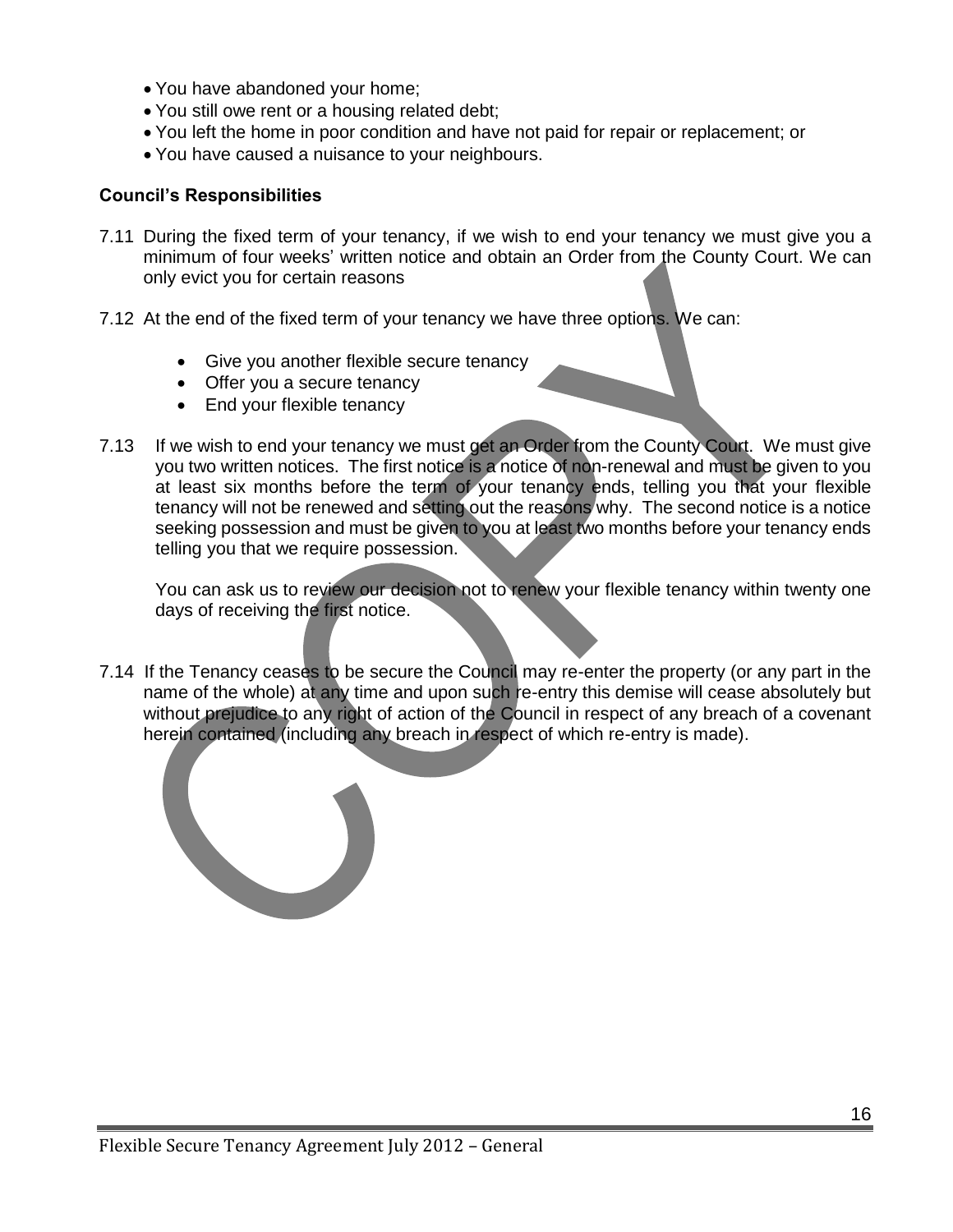### **Section 8 Your Rights and Responsibilities**

- 8.1 Your legal rights and responsibilities as a tenant are set out in the Housing Act 1985 and the Landlord and Tenant Act 1985 as amended by the Housing Act 1996 and any other relevant legislation. You can see copies of these documents at the Sleaford Offices.
- 8.2 This tenancy agreement makes you a flexible secure tenant as defined in the Localism Act 2011. The Council may only repossess your home by obtaining an order from the County Court.
- 8.3 Before any legal action is taken we will inform you of our intention to take legal proceedings and why. While your tenancy remains secure, you will be given the opportunity to either put right the breach of your tenancy agreement or to make representations to us.
- 8.4 We may alter or add to these tenancy conditions by agreement or by the service of a Notice of Variation. Before any changes take effect we will explain why we want to make the changes, and will listen to tenants' comments.

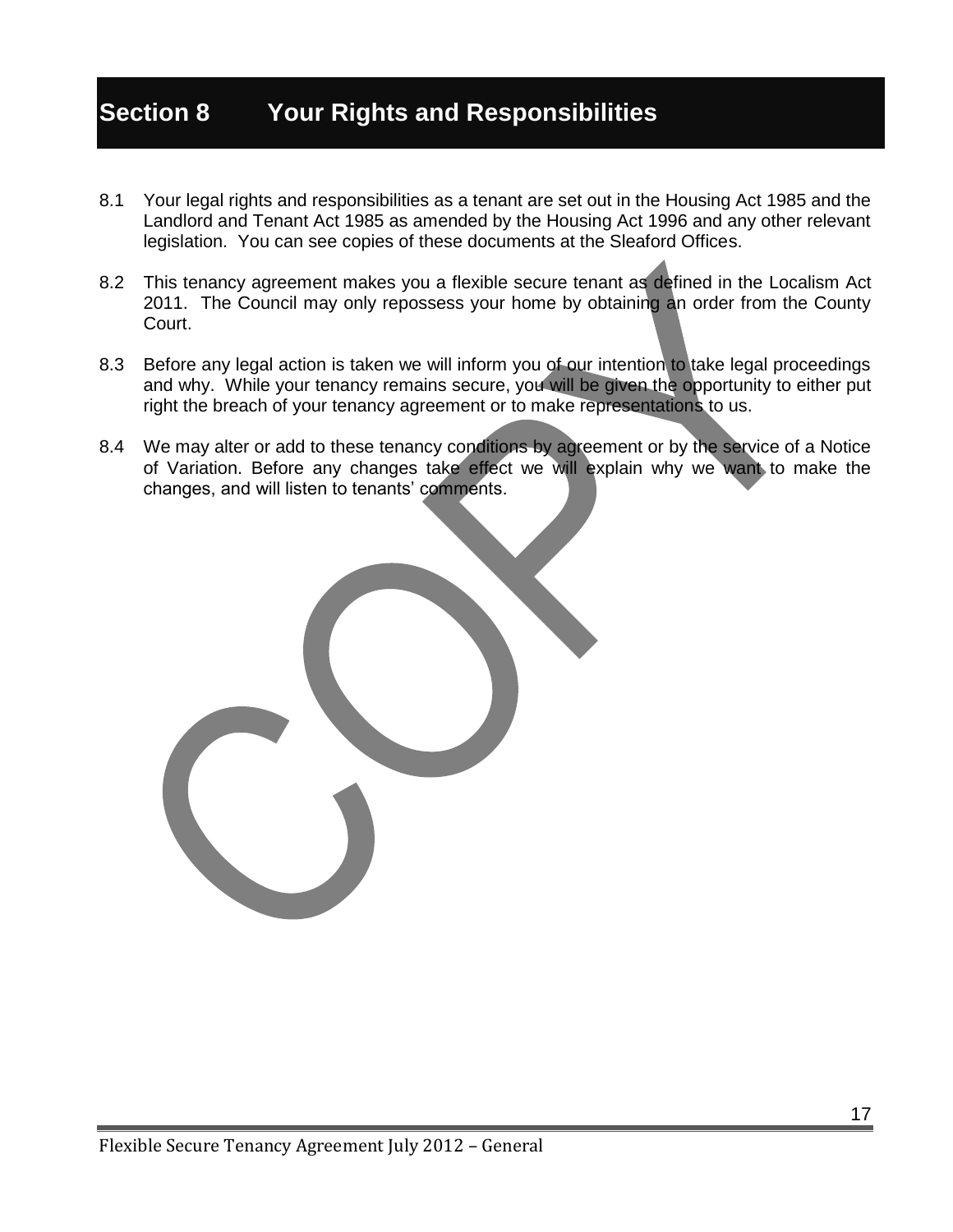### **Section 9 Letters and Notices**

9.1 The Landlord, North Kesteven District Council, hereby gives notice pursuant to Section 48 of the Landlord and Tenant Act 1987, that:

North Kesteven District Council Housing and Property Services Kesteven Street Sleaford **Lincolnshire** NG34 7EF



- 9.2 Any letters and notices, including Notices of Seeking Possession and Notices to Quit shall be deemed to be properly served if left at the property or sent to the property by ordinary prepaid post unless you have notified us of a change of address in which case letters and notices shall be deemed to be properly served if left at your new address or sent to that address by ordinary pre-paid post.
- 9.3 We will be entitled to assume that you have received all letters and notices within 72 hours if we posted them, or within 24 hours if we delivered them by hand.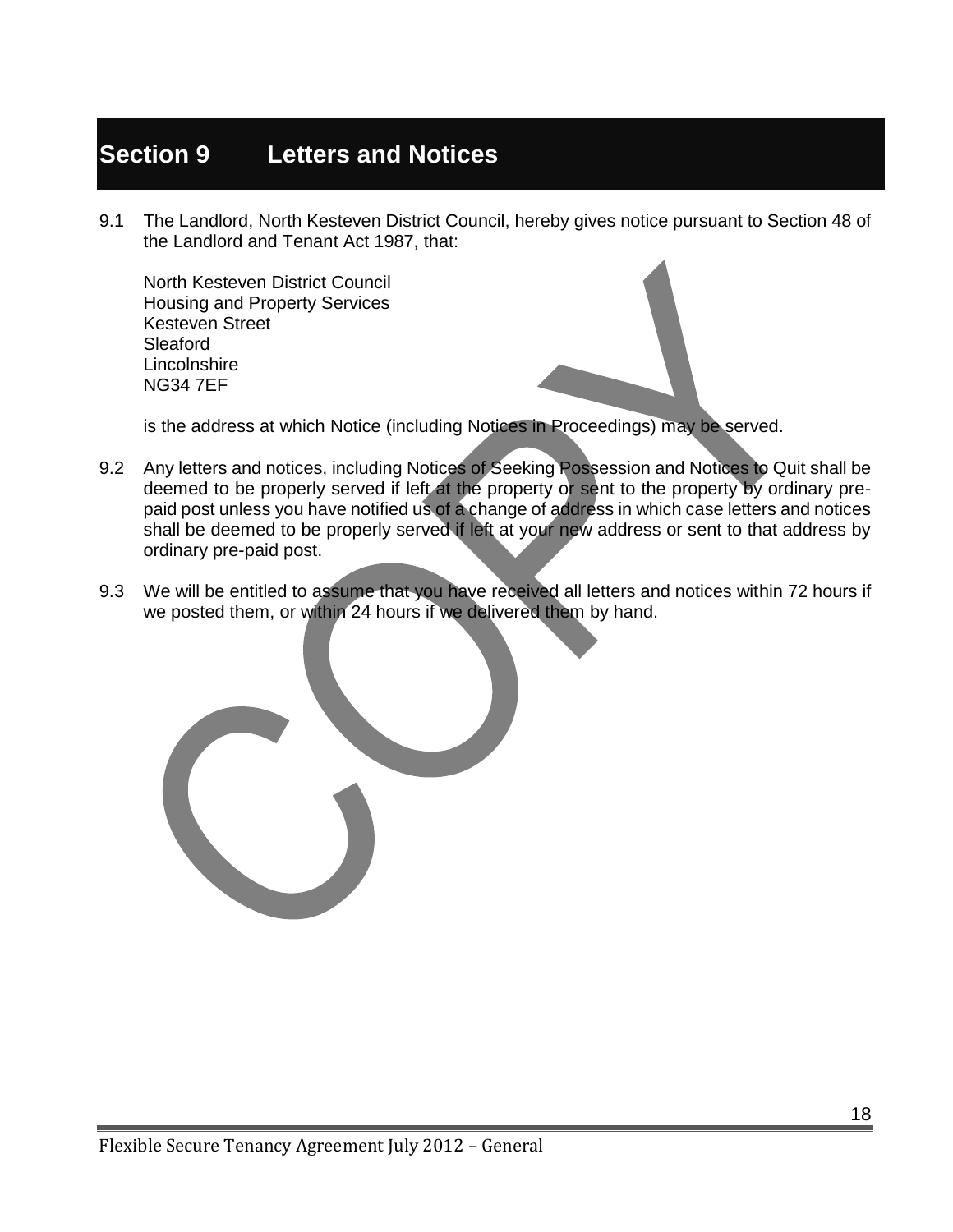### **Section 10 Information and Consultation**

- 10.1 You are entitled, under the Data Protection Act 1998, to inspect personal information held on you on file in the Housing Department. We will provide photocopies of this information on request. We may make a charge of up to £10 for this. We will provide you with a copy of any such information we hold within forty days of your request in writing and payment of the fee. You may have other rights under that Act in relation to your personal data, which we will honour. Further information can be obtained from the Council's Data Protection Officer. You are entitled to check information you have provided in connection with your housing application free of charge.
- 10.2 On request, we will provide you with free information on:
	- The terms of your tenancy;
	- Grounds by which we can seek to evict you from your home;
	- Our policy about setting rent and service charges;
	- Our complaints procedure;
	- Our policy and rules about;
		- Applying to the housing lists;
		- Allocations:
		- Transfers of tenancies;
		- Exchanges of houses between tenants, including where one party in the exchange is the tenant of another social landlord;
		- Repairs and maintenance;
		- The right to buy your house;
		- The likely consequences for you if you decide to buy your house;
		- Our tenant participation strategy; and
		- Our arrangements for taking decisions about housing management and services
- 10.3 We will consult you about making a change in:
	- Policies regarding housing management, repairs and maintenance, if the proposals is likely to significantly affect you;
	- **Proposals for changes in rent and service charges;**
	- Proposals for the sale or transfer of your house to another landlord;
	- Decisions about the information to be provided relating to our standards of housing management and performance;
	- Performance standards or targets in relation to housing management repairs and maintenance; and
	- Our tenant participation strategy.
- 10.4 We will take into account any views that you have before making a final decision. Any consultation with you will include giving you comprehensive information in an accessible form and reasonable time to express views.